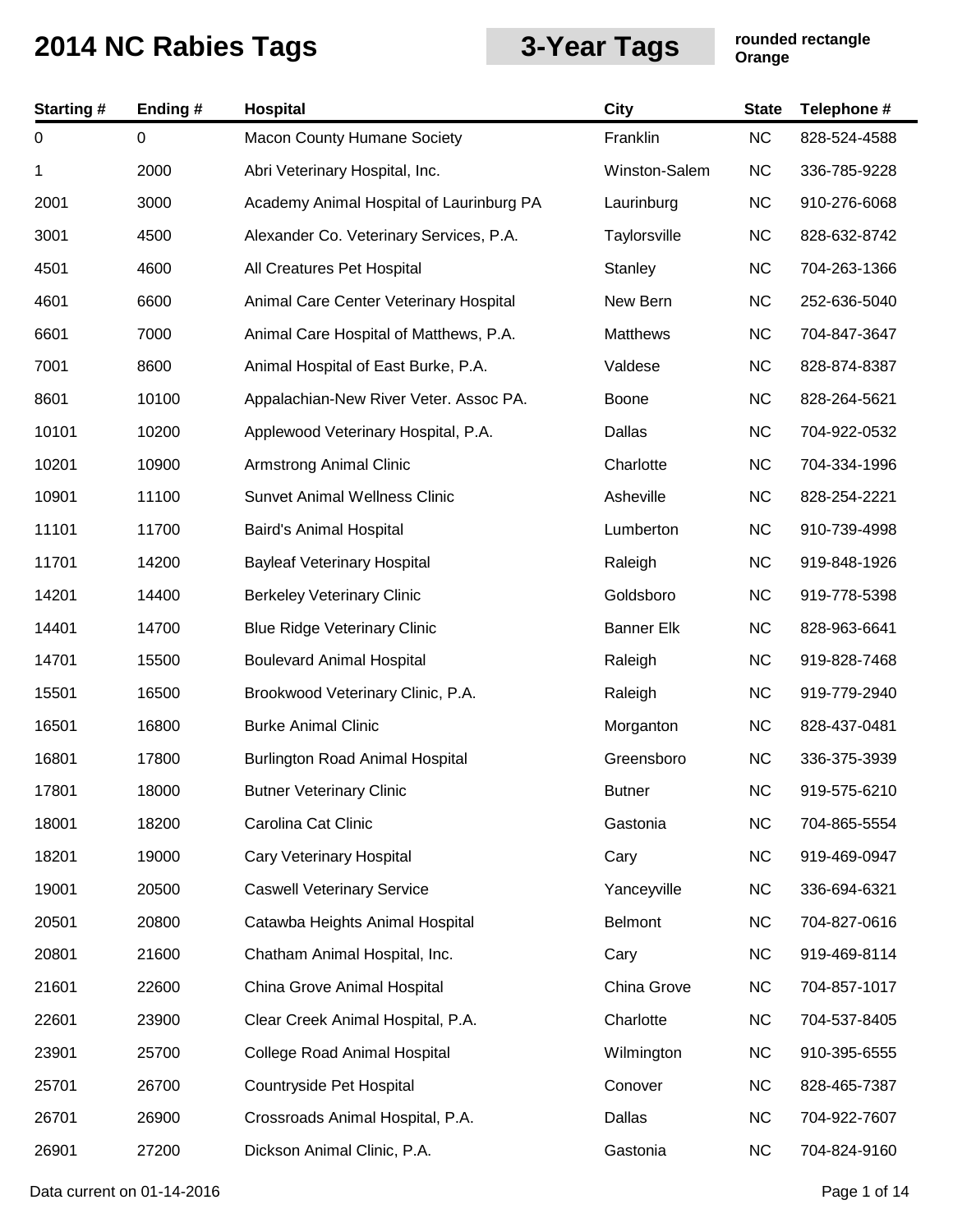| <b>Starting#</b> | Ending # | Hospital                                  | <b>City</b>           | <b>State</b> | Telephone #  |
|------------------|----------|-------------------------------------------|-----------------------|--------------|--------------|
| 27201            | 27800    | Dixie Trail Animal Clinic, Inc.           | Raleigh               | <b>NC</b>    | 919-781-5977 |
| 27801            | 28600    | Hampstead Animal Hospital                 | Hampstead             | <b>NC</b>    | 910-270-4838 |
| 28601            | 29500    | Fisher Veterinary Hospital, PA            | Raleigh               | <b>NC</b>    | 919-790-0412 |
| 29501            | 32000    | Foster Animal Hospital, P.A.              | Concord               | <b>NC</b>    | 704-786-0104 |
| 32001            | 34500    | <b>Fuquay Veterinary Hospital</b>         | Fuquay-Varina         | <b>NC</b>    | 919-552-7200 |
| 34501            | 35200    | <b>Gandy Animal Hospital</b>              | Rockingham            | <b>NC</b>    | 910-997-2518 |
| 35201            | 36300    | <b>Garner Animal Hospital</b>             | Raleigh               | <b>NC</b>    | 919-772-0404 |
| 36301            | 36600    | Gaston Veterinary Hospital Assoc.         | Gastonia              | <b>NC</b>    | 704-864-5739 |
| 36601            | 38400    | Care First Animal Hospital at Glenwood    | Raleigh               | <b>NC</b>    | 919-783-7387 |
| 38401            | 40600    | Havelock Animal Hospital, Inc.            | Havelock              | <b>NC</b>    | 252-447-7119 |
| 40601            | 41600    | Hayes Barton Animal Hospital              | Raleigh               | <b>NC</b>    | 919-833-2666 |
| 41601            | 42100    | Hemlock Bluffs Animal Hospital            | <b>Holly Springs</b>  | <b>NC</b>    | 919-362-1223 |
| 42101            | 42400    | <b>Hickory Grove Animal Hospital</b>      | Charlotte             | <b>NC</b>    | 704-563-5858 |
| 42401            | 42500    | HorseCare Veterinary Service              | Zebulon               | <b>NC</b>    | 919-601-4122 |
| 42501            | 42600    | Animal Emergency Clinic of Cary           | Cary                  | <b>NC</b>    | 919-462-8989 |
| 42601            | 42700    | Avian & Exotic Animal Care                | Raleigh               | <b>NC</b>    | 919-844-9166 |
| 42701            | 42900    | Cherokee County Health Department         | Murphy                | <b>NC</b>    | 828-837-7486 |
| 42901            | 43100    | Swain County Health Department            | <b>Bryson City</b>    | <b>NC</b>    | 828-488-3198 |
| 43101            | 43800    | Highlands-Cashiers Animal Clinic          | Highlands             | <b>NC</b>    | 828-526-5206 |
| 43801            | 45300    | Hillsborough Veterinary Clinic            | Hillsborough          | <b>NC</b>    | 919-732-9969 |
| 45301            | 45400    | House Call Practice For Pets              | Raleigh               | <b>NC</b>    | 919-874-7406 |
| 45401            | 46100    | Johnston Animal Hospital PC               | Smithfield            | <b>NC</b>    | 919-934-3511 |
| 46101            | 47000    | Lake Pine Animal Hospital                 | Apex                  | <b>NC</b>    | 919-380-1157 |
| 47001            | 47600    | Lake Wheeler Veterinary Hospital          | Raleigh               | <b>NC</b>    | 919-829-5511 |
| 47601            | 48800    | Lannon's Animal Hospital                  | <b>Elizabeth City</b> | <b>NC</b>    | 252-335-7708 |
| 48801            | 49500    | Legion Road Animal Clinic                 | <b>Chapel Hill</b>    | <b>NC</b>    | 919-933-3331 |
| 49501            | 50000    | Lexington Large Animal Medicine & Surgery | Lexington             | <b>NC</b>    | 336-787-4901 |
| 50001            | 52200    | Long Animal Hospital                      | Charlotte             | <b>NC</b>    | 704-523-2996 |
| 52201            | 52300    | Maiden Equine Hospital                    | Maiden                | <b>NC</b>    | 828-428-8093 |
| 52301            | 55000    | <b>Matthews Animal Clinic</b>             | Matthews              | <b>NC</b>    | 704-847-9856 |
| 55001            | 58100    | Mooresville Animal Hospital, P.A.         | Mooresville           | <b>NC</b>    | 704-664-4087 |
| 55001            | 55000    | Mills River Animal Clinic                 | Mills River           | <b>NC</b>    | 828-891-9685 |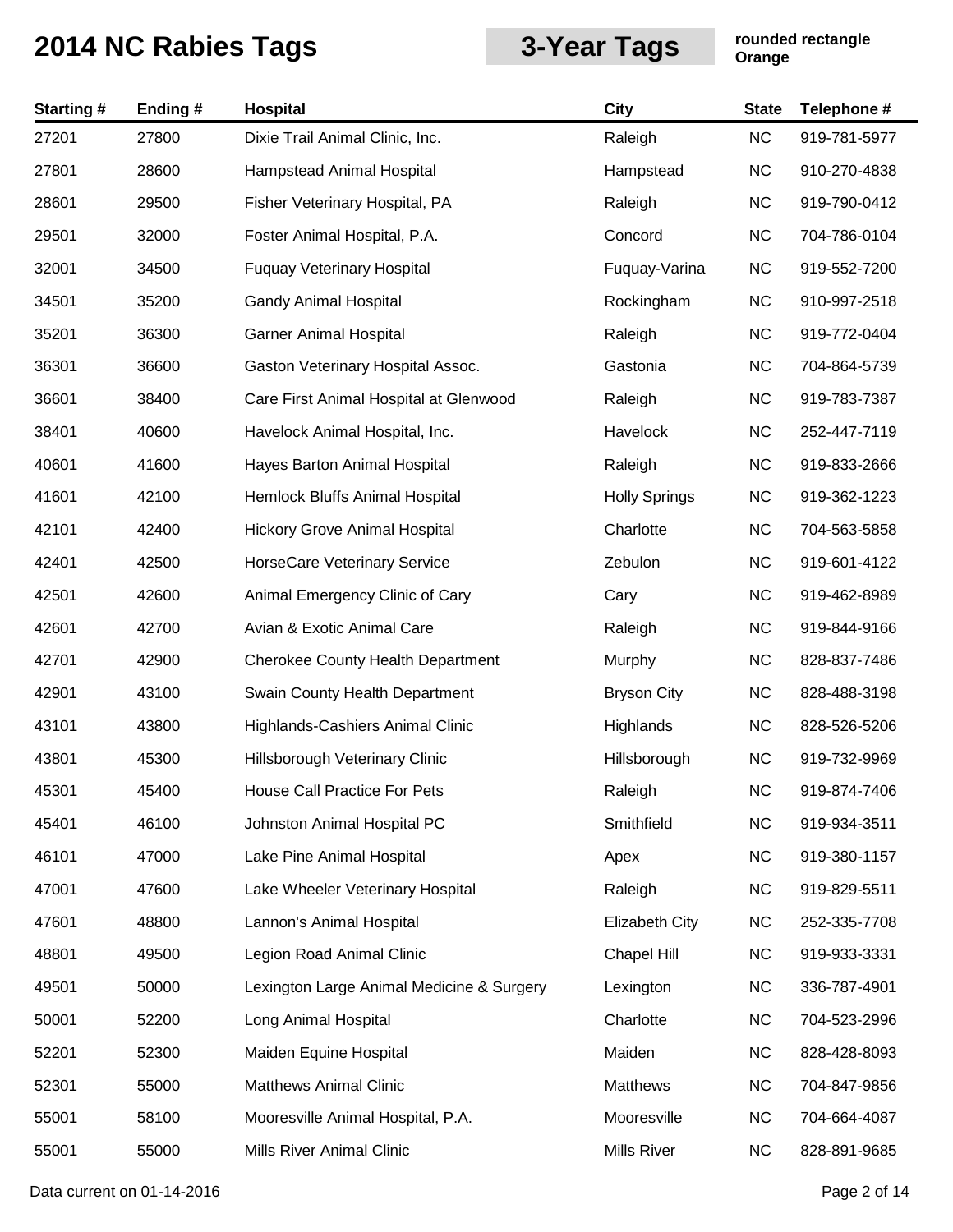| <b>Starting#</b> | Ending # | Hospital                                          | <b>City</b>           | <b>State</b> | Telephone #  |
|------------------|----------|---------------------------------------------------|-----------------------|--------------|--------------|
| 58101            | 58700    | Morehead Animal Hospital, P.A.                    | Morehead City         | <b>NC</b>    | 252-726-0181 |
| 58701            | 60700    | <b>Neuse Veterinary Clinic</b>                    | New Bern              | <b>NC</b>    | 252-637-7128 |
| 60701            | 62300    | Newton Veterinary Clinic                          | Newton                | <b>NC</b>    | 828-464-5020 |
| 62301            | 62700    | Nicks Veterinary Hospital, P.A.                   | Charlotte             | <b>NC</b>    | 704-523-8015 |
| 62701            | 65200    | North Mecklenburg Animal Hospital                 | Cornelius             | <b>NC</b>    | 704-892-0207 |
| 65201            | 65300    | CLOSED O'Hara Veterinary Clinic-12-14-2014        | Charlotte             | <b>NC</b>    | 704-372-2537 |
| 65301            | 65800    | Oak Grove Animal Hospital                         | Durham                | <b>NC</b>    | 919-598-0001 |
| 65801            | 66700    | Onslow Animal Hospital, Inc.                      | Jacksonville          | <b>NC</b>    | 910-347-1219 |
| 66701            | 67100    | Park Cedar Animal Hospital, P.A.                  | Charlotte             | <b>NC</b>    | 704-541-3022 |
| 67101            | 68100    | Pasquotank Animal Hospital                        | <b>Elizabeth City</b> | <b>NC</b>    | 252-264-3371 |
| 68101            | 69100    | Pembroke Veterinary Hospital                      | Pembroke              | <b>NC</b>    | 910-521-3431 |
| 69101            | 69400    | Pet-Vet House Call Practice, PA                   | Raleigh               | <b>NC</b>    | 919-676-3130 |
| 69401            | 69500    | Pine Hollow Animal Hospital                       | Warrenton             | <b>NC</b>    | 252-257-3833 |
| 69501            | 70500    | North End Veterinary Clinic                       | Lumberton             | <b>NC</b>    | 910-738-9368 |
| 70501            | 70600    | <b>Holistic Mobile Veterinary Services</b>        | Asheville             | <b>NC</b>    | 828-278-0450 |
| 70601            | 70800    | Chapel Hill Mobile Vet House Calls                | <b>Chapel Hill</b>    | <b>NC</b>    | 919-357-3440 |
| 70801            | 71000    | Yellowhorse Mobile Vet Service                    | Concord               | <b>NC</b>    | 704-305-3673 |
| 71001            | 71400    | <b>CLOSED The Country Vet Mobile Veterinarian</b> | Hollywood             | MD           | 704-572-2251 |
| 71401            | 71600    | <b>Hyde County Animal Services</b>                | Fairfield             | <b>NC</b>    | 252-542-0820 |
| 71601            | 71700    | <b>Wellspring Holistic Vet Care</b>               | Castle Hayne          | <b>NC</b>    | 910-763-1230 |
| 71701            | 71800    | <b>Tram Road Animal Hospital</b>                  | Clinton               | <b>NC</b>    | 910-592-3102 |
| 71801            | 71900    | Mobile Vet Practice of Raleigh                    | Raleigh               | <b>NC</b>    | 919-802-1622 |
| 71801            | 71900    | Whiskers and Paws Veterinary Wellness Clinic      | Concord               | <b>NC</b>    | 704-213-1403 |
| 71901            | 72400    | Banfield Pet Hospital #1436 Monroe                | Portland              | <b>OR</b>    | 704-238-8228 |
| 72401            | 73600    | Banfield Pet Hospital #1846 Morehead              | Portland              | <b>OR</b>    | 252-247-4442 |
| 73601            | 74200    | Animal Hospital of Mebane                         | Mebane                | <b>NC</b>    | 919-304-1600 |
| 74201            | 74600    | Mobile Laser Veterinary Services                  | Raleigh               | <b>NC</b>    | 919-789-1109 |
| 74601            | 75400    | Banfield Pet Hospital #1511 Blackeney             | Portland              | <b>OR</b>    | 704-844-6676 |
| 75401            | 75700    | Banfield Pet Hospital #1508 Concord               | Portland              | <b>OR</b>    | 704-782-3921 |
| 75701            | 77700    | Vale Veterinary Hospital PLLC                     | Vale                  | <b>NC</b>    | 704-462-2901 |
| 77701            | 78000    | Cedarwood Mobile Veterinary Service               | <b>Willow Springs</b> | <b>NC</b>    | 919-422-8561 |
| 78001            | 78900    | Bahama Road Veterinary Hospital                   | Bahama                | <b>NC</b>    | 919-471-4103 |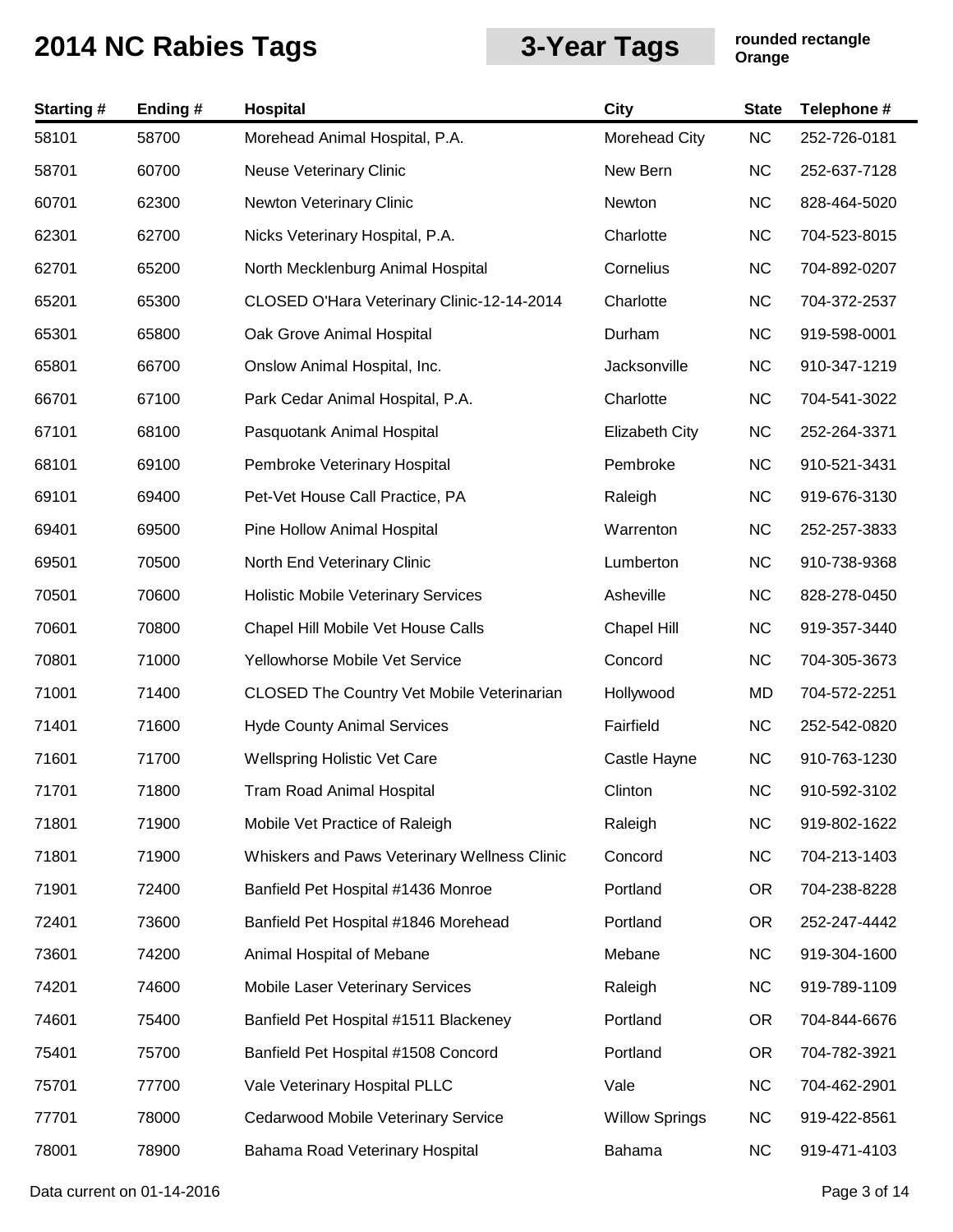| <b>Starting#</b> | Ending# | <b>Hospital</b>                               | <b>City</b>        | <b>State</b> | Telephone #  |
|------------------|---------|-----------------------------------------------|--------------------|--------------|--------------|
| 78901            | 79000   | Dr. Richard D. Kirkman                        | <b>Siler City</b>  | <b>NC</b>    | 919-742-5500 |
| 79001            | 80500   | Sharon Lakes Animal Hospital, P.A.            | Charlotte          | <b>NC</b>    | 704-552-0647 |
| 80501            | 82000   | Shelton's Veterinary Clinic                   | Williamston        | <b>NC</b>    | 252-792-2808 |
| 82001            | 83000   | Six Forks Animal Hospital                     | Raleigh            | <b>NC</b>    | 919-847-5854 |
| 83001            | 85000   | Southeastern Veterinary Hospital, P.A.        | Lumberton          | <b>NC</b>    | 910-739-9411 |
| 85001            | 85100   | Statesville Bovine & Equine Clinic            | Statesville        | <b>NC</b>    | 704-873-1743 |
| 85101            | 86100   | <b>Tar River Animal Hospital</b>              | Washington         | <b>NC</b>    | 252-946-2417 |
| 86101            | 87600   | Tar River Veterinary Hospital                 | Franklinton        | <b>NC</b>    | 919-494-5500 |
| 87601            | 88000   | The Carolinas Animal Hospital & Dental        | Charlotte          | <b>NC</b>    | 704-588-9788 |
| 88001            | 90000   | Thomasville Veterinary Hospital, P.A.         | Thomasville        | <b>NC</b>    | 336-475-9119 |
| 90001            | 90700   | Timberlyne Animal Clinic, Inc.                | <b>Chapel Hill</b> | <b>NC</b>    | 919-968-3047 |
| 90701            | 92000   | <b>Topsail Animal Hospital</b>                | Hampstead          | <b>NC</b>    | 910-270-4401 |
| 92001            | 92500   | VCA Triangle Tower Animal Hospital            | Raleigh            | <b>NC</b>    | 919-231-8030 |
| 92501            | 93100   | Veterinary House Calls of Hickory             | Hickory            | <b>NC</b>    | 828-345-1998 |
| 93101            | 95200   | <b>Viewmont Animal Clinic</b>                 | Hickory            | <b>NC</b>    | 828-328-2448 |
| 95201            | 96100   | Watauga Veterinary Hospital                   | Boone              | <b>NC</b>    | 828-297-3300 |
| 96101            | 96200   | Whispering Waters Animal Care/Mobile Svc      | <b>Boone</b>       | <b>NC</b>    | 828-264-8077 |
| 96201            | 96300   | Wilkinson Animal Hospital, P.A.               | Gastonia           | <b>NC</b>    | 704-824-9876 |
| 96301            | 96800   | Leonard-Sykes Hospital For Pets               | Wilmington         | <b>NC</b>    | 910-791-8426 |
| 96801            | 96900   | <b>Custom Care Mobile Veterinary Services</b> | Winston-Salem      | <b>NC</b>    | 205-223-9699 |
| 96901            | 97100   | Banfield Pet Hospital #2213 at Ramsey         | Portland           | <b>OR</b>    | 910-884-1206 |
| 97101            | 97200   | Frenzel's Mobile Vet Clinic                   | Mebane             | NC           | 336-694-6688 |
| 97201            | 97300   | <b>Bayshore Animal Hospital PLLC</b>          | Jacksonville       | <b>NC</b>    | 910-939-5298 |
| 97301            | 97800   | Banfield Pet Hospital #5030 South Point       | Portland           | <b>OR</b>    | 919-316-1046 |
| 97801            | 98300   | Banfield Pet Hospital #418 Hickory            | Portland           | <b>OR</b>    | 828-261-0356 |
| 98310            | 98400   | NorthLake Mobile Vet Equine Service           | Huntersville       | <b>NC</b>    | 704-883-2243 |
| 98401            | 98500   | Tender Touch Mobile Vet Care                  | Raleigh            | <b>NC</b>    | 919-247-7391 |
| 98501            | 98700   | Banfield Pet Hospital #2213 at Ramsey         | Portland           | <b>OR</b>    | 910-884-1206 |
| 98701            | 98800   | Willow Oak Veterinary Hospital                | Durham             | <b>NC</b>    | 919-908-6744 |
| 98801            | 101300  | Leonard-Sykes Hospital For Pets               | Wilmington         | <b>NC</b>    | 910-791-8426 |
| 101301           | 102700  | Atrium Animal Hospital                        | Charlotte          | <b>NC</b>    | 704-542-2000 |
| 102701           | 103600  | Hight Veterinary Hospital, P.A.               | Charlotte          | <b>NC</b>    | 704-595-9377 |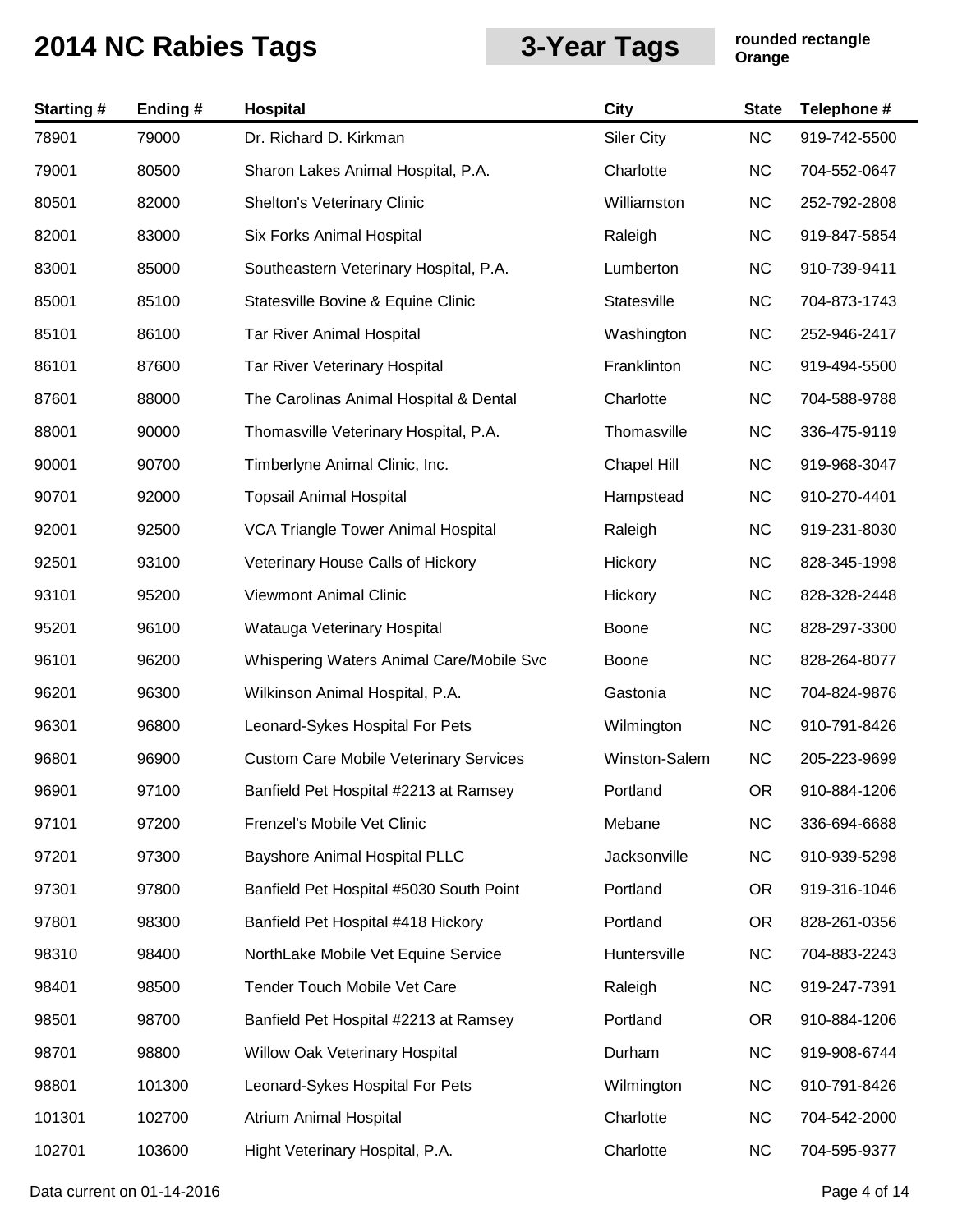| <b>Starting#</b> | Ending# | Hospital                                 | <b>City</b>    | <b>State</b> | Telephone #  |
|------------------|---------|------------------------------------------|----------------|--------------|--------------|
| 103601           | 104200  | <b>Creature Comforts Animal Hospital</b> | Cary           | NC           | 919-387-3435 |
| 104201           | 104800  | <b>Wellington Animal Hospital</b>        | Cary           | <b>NC</b>    | 919-851-7475 |
| 104801           | 105800  | Durant Road Animal Hospital & Kennel     | Raleigh        | <b>NC</b>    | 919-847-5533 |
| 105801           | 105900  | Bar None Mobile Veterinary Services      | Clayton        | <b>NC</b>    | 919-772-9400 |
| 105901           | 106100  | Flat River Veterinary Hospital           | Rougemont      | <b>NC</b>    | 919-477-4210 |
| 106101           | 106800  | Little Mountain Veterinary Clinic        | Denver         | <b>NC</b>    | 704-489-2444 |
| 106801           | 107100  | Animal Kingdom Veterinary Hospital       | Cary           | <b>NC</b>    | 919-460-9111 |
| 107101           | 107700  | St. Francis Animal Hospital              | Durham         | <b>NC</b>    | 919-286-2727 |
| 107701           | 108000  | Spring Forest Animal Hospital, Inc.      | Raleigh        | <b>NC</b>    | 919-878-7387 |
| 108001           | 110600  | Banfield Pet Hospital #2322 Matthews     | Portland       | <b>OR</b>    | 704-847-7001 |
| 110601           | 112600  | Banfield Pet Hospital #407 Pineville     | Portland       | <b>OR</b>    | 704-554-5401 |
| 112601           | 113600  | Banfield Pet Hospital #411 Winston-Salem | Portland       | <b>OR</b>    | 336-765-8339 |
| 113601           | 114300  | West Cary Animal Hospital                | Cary           | <b>NC</b>    | 919-303-1611 |
| 114301           | 116100  | Lake Country Animal Hospital             | Roanoke Rapids | <b>NC</b>    | 252-308-1882 |
| 116101           | 117100  | Banfield Pet Hospital #597 Garner        | Portland       | <b>OR</b>    | 919-661-1926 |
| 117101           | 118100  | Goose Creek Animal Hospital              | Sunbury        | <b>NC</b>    | 252-465-4831 |
| 118101           | 119600  | Porters Neck Veterinary Hospital         | Wilmington     | <b>NC</b>    | 910-686-6297 |
| 119601           | 119700  | Eastern Equine Veterinary Clinic         | Farmville      | <b>NC</b>    | 252-753-3162 |
| 119701           | 120300  | Animal Hospital of Peak Plaza            | Apex           | <b>NC</b>    | 919-362-0515 |
| 120301           | 120500  | Mobile Large Animal Veterinary Service   | Troutman       | <b>NC</b>    | 704-528-1717 |
| 120501           | 120900  | 70 West Veterinary Hospital              | Havelock       | <b>NC</b>    | 252-447-9525 |
| 120901           | 121400  | Vet Mobile, PLLC                         | Cary           | <b>NC</b>    | 919-467-6297 |
| 121401           | 121800  | Mobile Vet Care of S Charlotte           | Charlotte      | <b>NC</b>    | 704-458-4928 |
| 121801           | 122800  | Forest Hills Veterinary Hospital         | Wilmington     | <b>NC</b>    | 910-362-9955 |
| 122801           | 122900  | Triangle Equine Mobile Vet. Services     | Cary           | NC           | 919-460-6300 |
| 122901           | 123900  | Academy East Veterinary Hospital         | Fuquay-Varina  | <b>NC</b>    | 919-552-1040 |
| 123901           | 124800  | <b>Plantation Animal Hospital</b>        | Clayton        | <b>NC</b>    | 919-359-9977 |
| 124801           | 126800  | Banfield Pet Hospital #417 Wilmington    | Portland       | <b>OR</b>    | 910-796-0401 |
| 126801           | 127300  | Frazier's Mobile Equine                  | Benson         | <b>NC</b>    | 910-578-8373 |
| 127301           | 127400  | Dr Kate's Mobile Veterinary Practice     | Raleigh        | <b>NC</b>    | 919-832-2000 |
| 127401           | 129000  | Banfield Pet Hospital #595 Cary          | Cary           | <b>NC</b>    | 919-858-8450 |
| 127401           | 127400  | Morrisville Cat Hospital                 | Morrisville    | <b>NC</b>    | 919-678-1554 |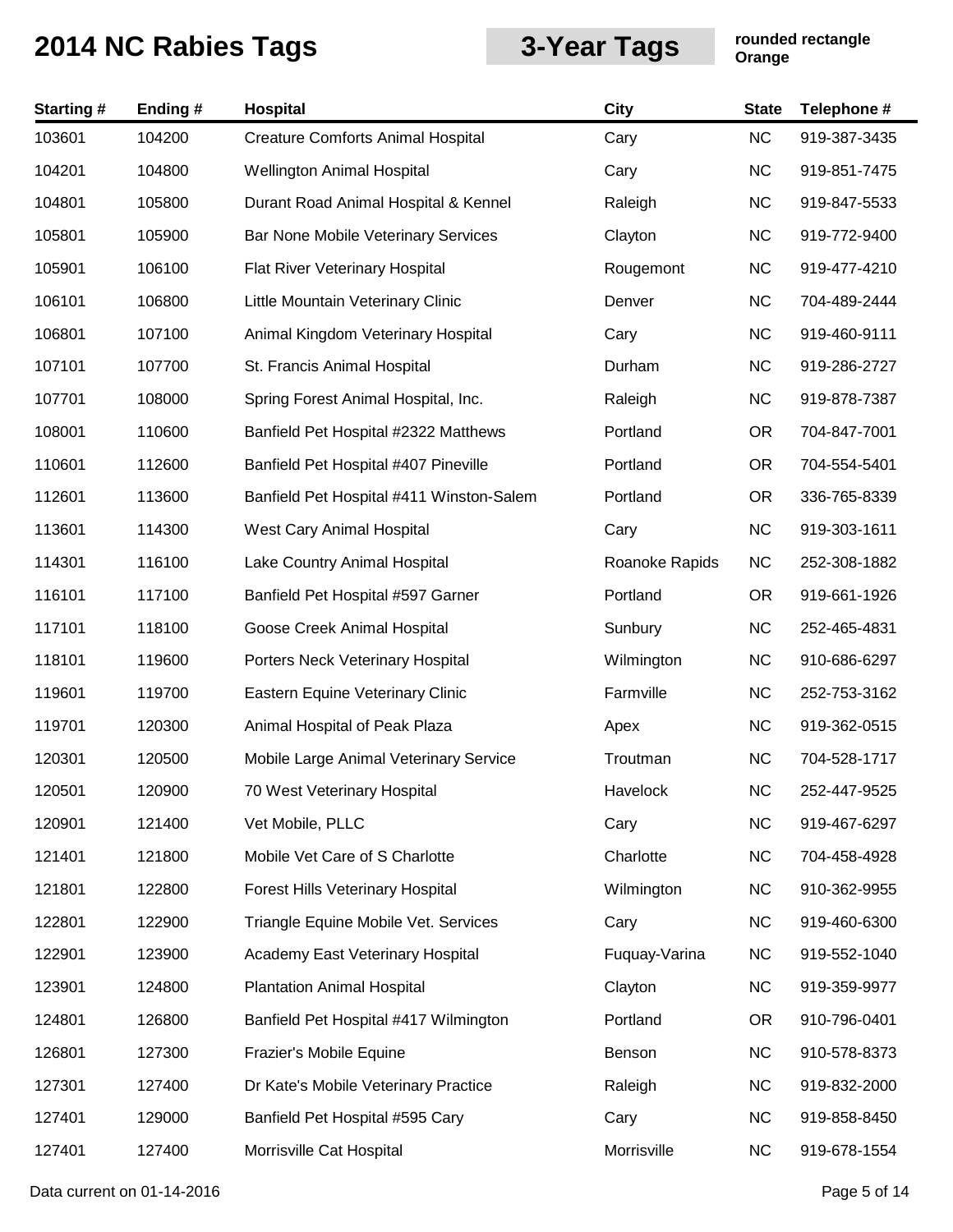| <b>Starting#</b> | Ending# | Hospital                                         | City                 | <b>State</b> | Telephone #  |
|------------------|---------|--------------------------------------------------|----------------------|--------------|--------------|
| 129001           | 129200  | Carolina Vet. Specialists Huntersville           | Huntersville         | <b>NC</b>    | 704-949-1100 |
| 129201           | 129300  | Carolina Vet. Specialists South Charlotte        | Charlotte            | <b>NC</b>    | 704-504-9608 |
| 129301           | 129600  | <b>ABEVET</b>                                    | Pittsboro            | <b>NC</b>    | 919-933-8680 |
| 129601           | 130300  | All Pets Animal Hospital of Sneads Ferry         | Jacksonville         | <b>NC</b>    | 910-327-1100 |
| 130301           | 133300  | Banfield Pet Hospital #596 Brier Creek           | Portland             | <b>OR</b>    | 919-806-2960 |
| 133301           | 134300  | Alamance Countryside Mobile Vet Srevice          | <b>Burlington</b>    | <b>NC</b>    | 336-451-7826 |
| 134301           | 135800  | Banfield Pet Hospital #1170 White Oak            | Portland             | <b>OR</b>    | 919-771-2344 |
| 135801           | 136300  | <b>Caring Hearts Animal Hospital</b>             | <b>Matthews</b>      | <b>NC</b>    | 704-893-2799 |
| 136301           | 136500  | <b>Greystone Animal Hospital</b>                 | Raleigh              | <b>NC</b>    | 919-676-1711 |
| 136501           | 138500  | Banfield Pet Hospital #1249 Wake Forest          | Portland             | <b>OR</b>    | 919-562-3852 |
| 138501           | 141500  | Banfield Pet Hospital #416 Jacksonville          | Portland             | <b>OR</b>    | 910-938-1627 |
| 141501           | 141600  | Animal Medical Center of Danville                | Danville             | VA           | 434-793-6477 |
| 141601           | 141700  | Animal Medical Clinic of South Boston            | Danville             | VA           | 434-575-0034 |
| 141701           | 141800  | <b>Clarksville Veterinary Clinic</b>             | Clarksville          | VA           | 434-374-0166 |
| 141801           | 141900  | Mount Hermon Animal Clinic                       | Danville             | VA           | 434-886-2499 |
| 141901           | 142000  | Nature Veterinary Center                         | South Hill           | VA           | 434-447-3553 |
| 142001           | 142200  | <b>Asheville Humane Society</b>                  | Asheville            | <b>NC</b>    | 828-761-2001 |
| 142201           | 143300  | Northampton County Health Dept                   | Jackson              | <b>NC</b>    | 252-534-5841 |
| 143301           | 153300  | Nash County Animal Control                       | Nashville            | <b>NC</b>    | 252-459-9855 |
| 153301           | 154800  | <b>Iredell County Animal Services</b>            | Statesville          | <b>NC</b>    | 704-878-5424 |
| 154801           | 155300  | Davidson County Health Department                | Lexington            | <b>NC</b>    | 336-242-2310 |
| 155301           | 157100  | <b>Cherokee County Health Department</b>         | Murphy               | <b>NC</b>    | 828-835-3853 |
| 157101           | 157200  | <b>Caldwell County Animal Control</b>            | Lenoir               | <b>NC</b>    | 828-757-8625 |
| 157201           | 157700  | <b>Guilford County Animal Services (Shelter)</b> | Greensboro           | <b>NC</b>    | 336-641-3400 |
| 157701           | 157800  | <b>UNC-Chapel Hill</b>                           | <b>Chapel Hill</b>   | <b>NC</b>    | 919-966-2906 |
| 157801           | 157800  | Alexander County Animal Control                  | Taylorsville         | <b>NC</b>    | 828-632-1199 |
| 157801           | 159800  | <b>Cumberland County Health Dept.</b>            | Fayetteville         | <b>NC</b>    | 910-433-3622 |
| 159801           | 159900  | Durham County Animal Shelter                     | Durham               | <b>NC</b>    | 919-560-0640 |
| 159901           | 160900  | Forsyth County Health Dept                       | <b>Winston Salem</b> | <b>NC</b>    | 336-703-3149 |
| 160901           | 161000  | <b>Greene County Health Dept</b>                 | Snow Hill            | <b>NC</b>    | 252-747-8183 |
| 161001           | 161500  | Halifax County Health Dept ATTN: J. Dillard      | Halifax              | <b>NC</b>    | 252-583-6651 |
| 161501           | 162000  | NCSU Mobile Hospital Service CVM                 | Raleigh              | <b>NC</b>    | 919-606-2752 |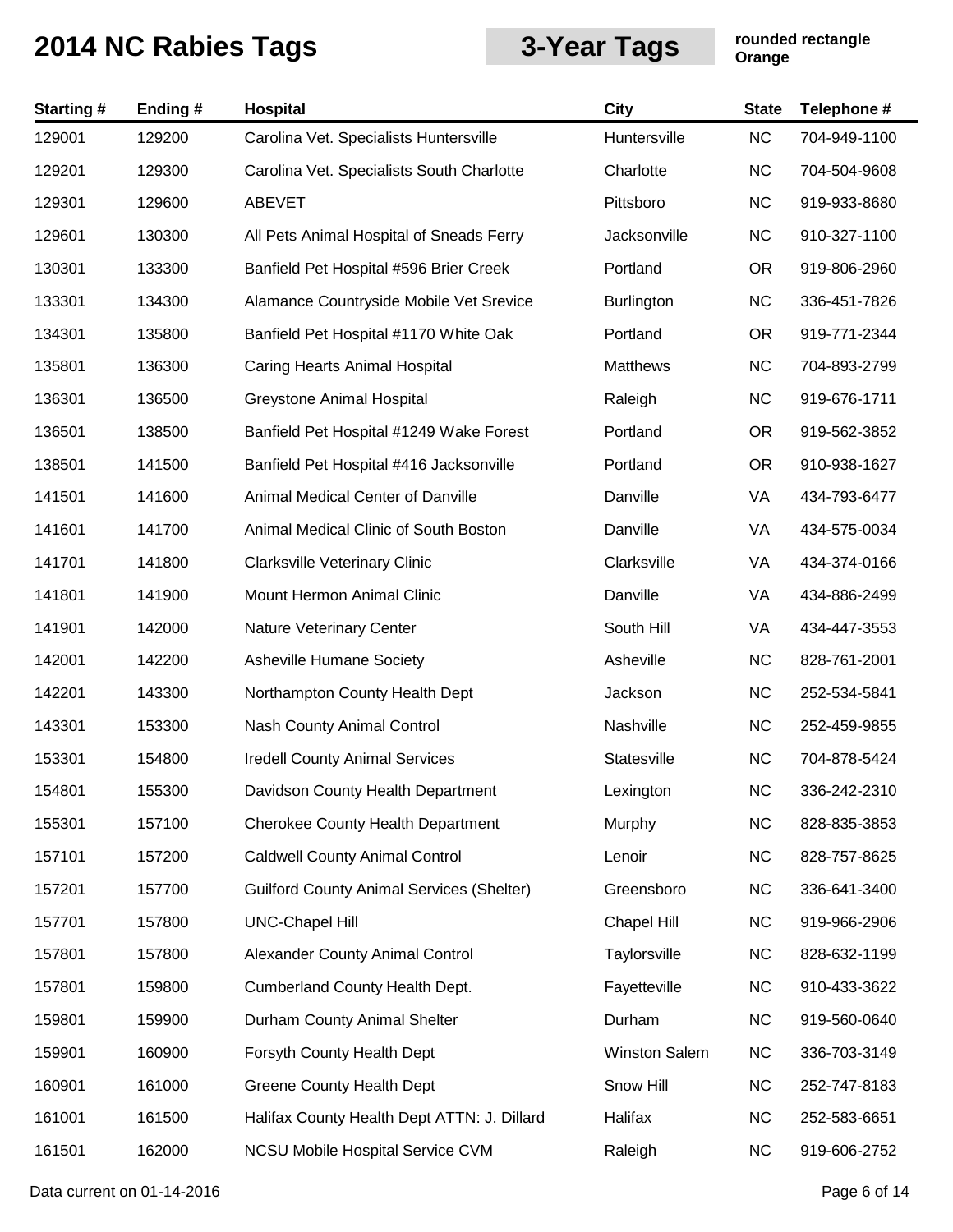| <b>Starting#</b> | Ending# | <b>Hospital</b>                                 | <b>City</b>        | <b>State</b> | Telephone #  |
|------------------|---------|-------------------------------------------------|--------------------|--------------|--------------|
| 162001           | 162500  | <b>NCSU CVM Pharmacy</b>                        | Raleigh            | <b>NC</b>    | 919-513-6572 |
| 162501           | 162900  | Pamlico Co Health Dept - Animal Control         | Bayboro            | <b>NC</b>    | 252-745-5634 |
| 162901           | 163400  | <b>Warrenton Animal Clinic</b>                  | Warrenton          | <b>NC</b>    | 252-257-0737 |
| 163401           | 163700  | Healthy Pets Mobile Vet                         | Garner             | <b>NC</b>    | 919-329-7387 |
| 163701           | 165200  | Banfield Pet Hospital #602 Apex                 | Portland           | <b>OR</b>    | 919-387-0954 |
| 165201           | 165700  | Safe Haven for Cats, Attn: Dr. King             | Raleigh            | <b>NC</b>    | 919-872-1128 |
| 165701           | 165800  | The Oaks Veterinary Clinic                      | Smithfield         | VA           | 757-357-2324 |
| 165801           | 166100  | Polk County Animal Control                      | Columbus           | <b>NC</b>    | 828-894-3001 |
| 166101           | 166900  | Banfield Pet Hospital #1095 Mooresville         | Portland           | <b>OR</b>    | 704-799-3812 |
| 166901           | 167300  | Heritage Animal Hospital                        | <b>Wake Forest</b> | <b>NC</b>    | 919-412-4389 |
| 167301           | 168500  | Banfield Pet Hospital #412 Greensboro           | Portland           | <b>OR</b>    | 336-852-6121 |
| 168501           | 170500  | Banfield Pet Hospital #413 East Greensboro      | Portland           | <b>OR</b>    | 336-545-8333 |
| 170501           | 170700  | <b>Foothills Humane Society</b>                 | Tryon              | <b>NC</b>    | 828-863-4444 |
| 170701           | 172700  | <b>Bunn Animal Hospital</b>                     | <b>Bunn</b>        | <b>NC</b>    | 919-496-7401 |
| 172701           | 173400  | Riverbend Swine Consulting, PC                  | Goldsboro          | <b>NC</b>    | 919-731-3002 |
| 173401           | 175900  | Banfield Pet Hospital #415 Fayetteville         | Fayetteville       | <b>NC</b>    | 910-864-1337 |
| 175901           | 176000  | Carolina Livestock Veterinary Service           | Statesville        | <b>NC</b>    | 828-228-7962 |
| 176001           | 177100  | Banfield Pet Hospital #1207 Arden               | Portland           | <b>OR</b>    | 828-681-0519 |
| 177101           | 177500  | <b>Grassy Creek Animal Hospital</b>             | King               | <b>NC</b>    | 336-983-2011 |
| 177501           | 177900  | Homeward Bound Mobile Vet Service               | Raleigh            | <b>NC</b>    | 919-847-2500 |
| 177901           | 178500  | Bear Creek Mobile Vet Service                   | Albermarle         | NC           | 704-986-0000 |
| 178501           | 179000  | Carolina Animal Hospital of Creedmoor           | Creedmoor          | <b>NC</b>    | 919-528-0606 |
| 179001           | 179000  | Robeson County Animal Shelter                   | St. Paul           | <b>NC</b>    | 910-865-2200 |
| 179201           | 179300  | Piedmont Equine Mobile Veterinary Service       | Marshville         | <b>NC</b>    | 704-989-3933 |
| 179301           | 179300  | <b>Burke County Sheriff Dept Animal Control</b> | Morganton          | <b>NC</b>    | 828-438-5500 |
| 179301           | 180200  | Banfield Pet Hospital #1208 Asheville           | Portland           | <b>OR</b>    | 828-298-1800 |
| 180201           | 180800  | <b>Surry Spay Neuter Clinic</b>                 | Ararat             | <b>NC</b>    | 336-756-2578 |
| 180801           | 180900  | Heartway Holistic Vet                           | Floyd              | VA           | 540-818-7004 |
| 180901           | 182400  | Banfield Pet Hospital #1929 Knightdale          | Portland           | <b>OR</b>    | 919-266-1747 |
| 182401           | 182500  | Alexander At The Park Vet Hospital              | Durham             | <b>NC</b>    | 919-484-9909 |
| 182501           | 183500  | Banfield Pet Hospital #2124 Sharon Amity        | Portland           | <b>OR</b>    | 704-364-4171 |
| 182501           | 182500  | <b>Brunswick County Animal Services</b>         | Supply             | <b>NC</b>    | 910-754-8204 |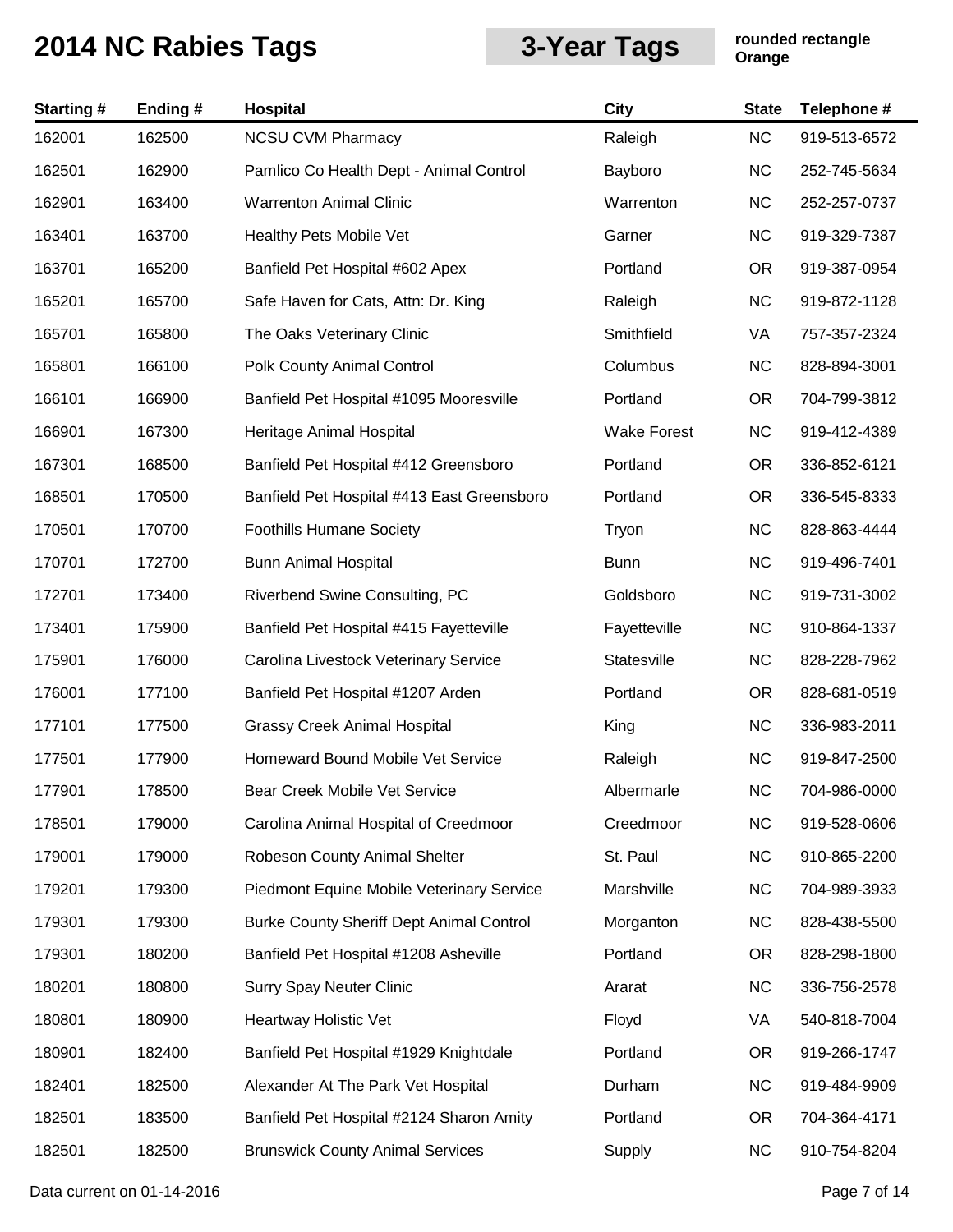| <b>Starting#</b> | Ending# | <b>Hospital</b>                                 | <b>City</b>           | <b>State</b> | Telephone #  |
|------------------|---------|-------------------------------------------------|-----------------------|--------------|--------------|
| 183501           | 183900  | Carolina Forest Animal Clinic                   | Jacksonville          | <b>NC</b>    | 910-347-1219 |
| 183901           | 184200  | Louisburg Veterinary Clinic                     | Louisburg             | <b>NC</b>    | 919-496-2638 |
| 184201           | 184300  | <b>Small Ruminant &amp; Camelid Mobile</b>      | Hillsborough          | <b>NC</b>    | 919-618-1322 |
| 184301           | 184400  | Carolina Veterinary Specialists                 | <b>Matthews</b>       | <b>NC</b>    | 704-815-3939 |
| 184401           | 184800  | Carolinas Veterinary Care Clinic                | Huntersville          | <b>NC</b>    | 704-439-0600 |
| 184801           | 185300  | <b>Small Paws Veterinary Clinic</b>             | <b>Elizabeth City</b> | <b>NC</b>    | 252-384-0109 |
| 185301           | 185400  | Adopt An Angel                                  | Wilmington            | <b>NC</b>    | 910-392-0557 |
| 185401           | 185900  | Spay Neuter Clinic of the Carolinas             | Charlotte             | <b>NC</b>    | 704-542-9997 |
| 185901           | 186900  | Banfield Pet Hospital #2229 Morrisville         | Portland              | <b>OR</b>    | 919-467-1562 |
| 186901           | 187300  | Middle Creek Veterinary Hospital                | Raleigh               | <b>NC</b>    | 919-773-1043 |
| 187301           | 187600  | <b>Highlands Pet Hospital</b>                   | Concord               | <b>NC</b>    | 704-464-4463 |
| 187601           | 187900  | Ark Mobile Vet Housecalls                       | Graham                | <b>NC</b>    | 919-932-0700 |
| 187901           | 188200  | VCA Cornerstone #487 High House                 | Cary                  | <b>NC</b>    | 919-319-1555 |
| 188201           | 188300  | Chatham Mobile Veterinary Service               | <b>Bear Creek</b>     | <b>NC</b>    | 919-239-9362 |
| 188301           | 188800  | Animal Hospital of New Bern PLLC                | New Bern              | <b>NC</b>    | 252-649-1520 |
| 188801           | 192800  | Banfield Pet Hospital #598 N Durham             | Portland              | <b>OR</b>    | 919-620-8142 |
| 192801           | 193300  | North Wake Animal Hospital                      | <b>Wake Forest</b>    | <b>NC</b>    | 919-556-1121 |
| 193301           | 193800  | Burlington Animal Shelter/Adoption Center       | Haw River             | <b>NC</b>    | 336-578-0343 |
| 193801           | 194200  | VCA Broadstreet Animal Hospital                 | Fuquay Varina         | <b>NC</b>    | 919-557-3206 |
| 194201           | 194300  | <b>Sunflower Veterinary Clinic</b>              | Wilmington            | <b>NC</b>    | 910-622-3360 |
| 194301           | 195300  | Banfield Pet Hospital #610 Greenville           | Portland              | <b>OR</b>    | 252-756-3145 |
| 195301           | 195700  | Robinson Animal Hospital of Johnston County, P. | Clayton               | <b>NC</b>    | 919-553-7173 |
| 195701           | 196000  | Mobile Equine & House Call Service              | Charlotte             | <b>NC</b>    | 704-541-3966 |
| 196001           | 196400  | Banfield Pet Hospital #2110 Wesley Chapel       | Portland              | <b>OR</b>    | 704-821-1415 |
| 196401           | 196700  | Paws & Claws Mobile Vet                         | Huntersville          | <b>NC</b>    | 704-779-4200 |
| 196701           | 197900  | North Paw Animal Hospital, Inc.                 | Durham                | <b>NC</b>    | 919-471-1471 |
| 197901           | 198100  | Banfield Pet Hospital #418 Hickory              | Portland              | OR.          | 828-261-0356 |
| 198101           | 198200  | Phillips Animal Medical Hospital                | Gastonia              | <b>NC</b>    | 704-867-3514 |
| 198201           | 198800  | Banfield Pet Hospital #414 Winston Salem        | Portland              | OR.          | 336-377-3026 |
| 198801           | 200800  | Wake County Animal Care & Control               | Raleigh               | <b>NC</b>    | 919-212-7387 |
| 200801           | 203800  | North Wake Animal Hospital                      | <b>Wake Forest</b>    | <b>NC</b>    | 919-556-1121 |
| 203801           | 205900  | Union County Animal Services Bureau             | Monroe                | <b>NC</b>    | 704-283-3548 |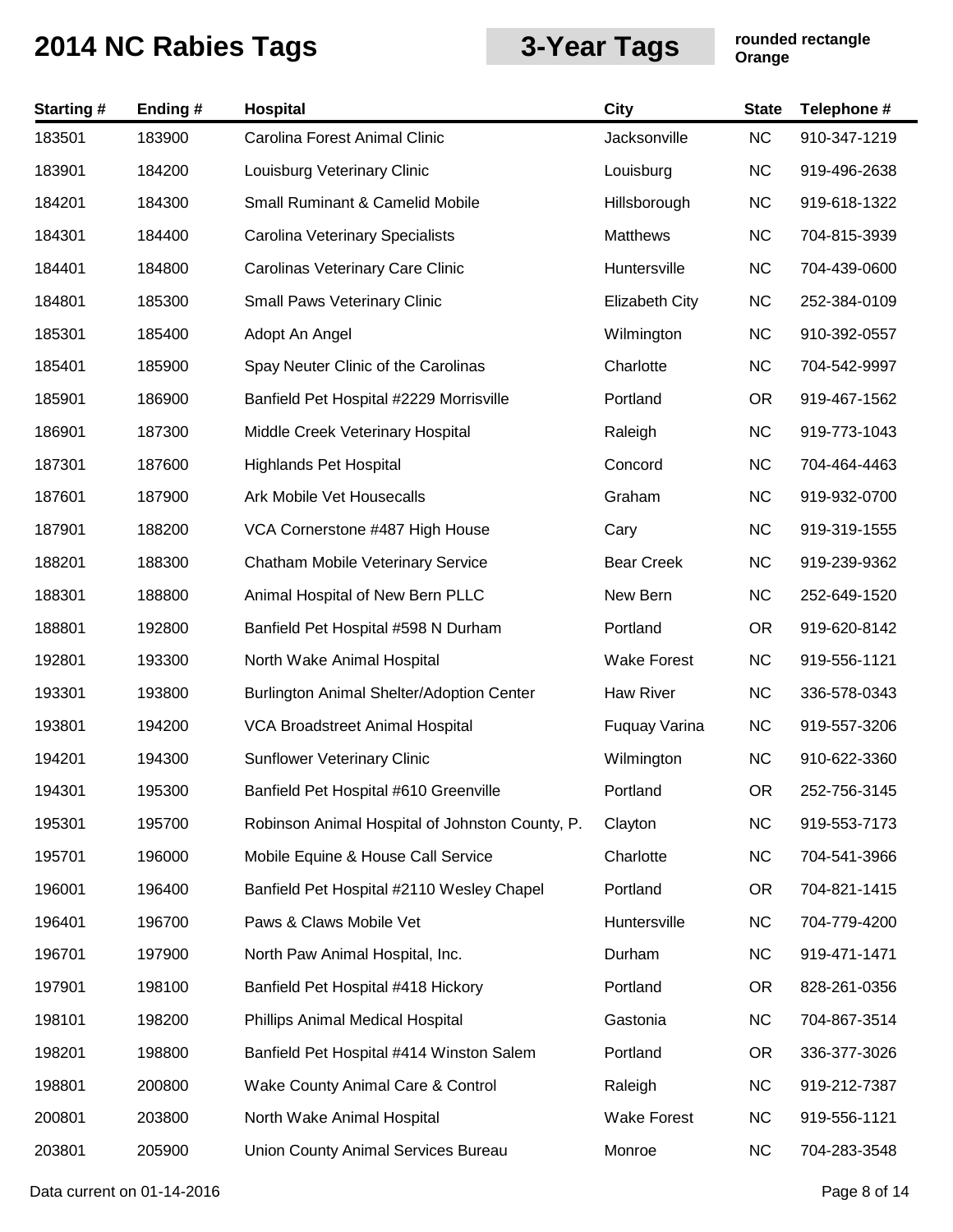| <b>Starting#</b> | Ending# | Hospital                                         | City               | <b>State</b> | Telephone #  |
|------------------|---------|--------------------------------------------------|--------------------|--------------|--------------|
| 205901           | 206300  | Spay Neuter Assistance Program                   | New Hill           | <b>NC</b>    | 919-783-7627 |
| 206301           | 206400  | Veterinary Care Anywhere                         | Raleigh            | <b>NC</b>    | 919-914-0079 |
| 206401           | 206700  | <b>Broadway Veterinary Hospital</b>              | Durham             | <b>NC</b>    | 919-973-0292 |
| 206701           | 206800  | Northwoods Animal Hospital of Cary               | Cary               | <b>NC</b>    | 919-481-2987 |
| 207301           | 208300  | Planned Pethood Spay & Neuter Clinic             | Greensboro         | <b>NC</b>    | 336-299-3999 |
| 208301           | 208500  | Shiloh Animal Hospital                           | Morrisville        | <b>NC</b>    | 919-825-1000 |
| 208501           | 208700  | Close Calls, PLLC                                | Raleigh            | <b>NC</b>    | 919-749-3590 |
| 208701           | 208800  | Paws At Your Doorstep Mobile Vet Service         | Cary               | <b>NC</b>    | 919-247-2670 |
| 208801           | 211300  | Vets for Pets                                    | Dunn               | <b>NC</b>    | 910-892-3540 |
| 211301           | 211400  | SPCA of the Triad                                | Greensboro         | <b>NC</b>    | 336-375-3222 |
| 211401           | 211500  | Fix A Friend Spay Neuter Clinic                  | Winnebo            | <b>NC</b>    | 910-253-8161 |
| 211501           | 211800  | Mitchell County Animal Rescue Shelter            | Spruce Pine        | <b>NC</b>    | 828-765-6952 |
| 211801           | 213800  | Charlotte-Mecklenburg Animal Care & Control      | Charlotte          | <b>NC</b>    | 704-336-6695 |
| 213801           | 214800  | Humane Society Charlotte Spay&Neuter Clinic-To   | Charlotte          | <b>NC</b>    | 704-494-7707 |
| 214801           | 215800  | Humane Society of Charlotte Spay&Neuter-Byrum    | Charlotte          | <b>NC</b>    | 704-494-7707 |
| 215801           | 216100  | Totalbond Veterinary Hospital at Mt. Island Lake | Charlotte          | <b>NC</b>    | 704-971-2075 |
| 216101           | 216200  | <b>Wellspring Holistic Vet Care</b>              | Castle Hayne       | <b>NC</b>    | 910-763-1230 |
| 216201           | 216300  | <b>Anderson Creek Mobile Veterinary Services</b> | <b>Spring Lake</b> | <b>NC</b>    | 910-603-5037 |
| 216301           | 217800  | Steele Creek Animal Hospital, Inc.               | Charlotte          | <b>NC</b>    | 704-588-4400 |
| 217801           | 219300  | Four Paws Veterinary Hospital                    | Southport          | <b>NC</b>    | 910-457-7387 |
| 219301           | 220300  | Banfield Pet Hospital #2374 Six Forks            | Portland           | <b>OR</b>    | 919-847-1064 |
| 220301           | 221300  | Guilford-Jamestown Veterinary Hospital           | Greensboro         | <b>NC</b>    | 336-852-0200 |
| 221301           | 221800  | Ambassador Mobile Veterinarian Service           | Greensboro         | <b>NC</b>    | 336-379-1227 |
| 221801           | 222300  | <b>Cotswold Animal Hospital</b>                  | Charlotte          | <b>NC</b>    | 704-365-3787 |
| 222301           | 224300  | Banfield Pet Hospital #1413 Burlington           | Portland           | <b>OR</b>    | 336-524-9106 |
| 224301           | 225800  | Wake Forest Animal Hospital                      | <b>Wake Forest</b> | <b>NC</b>    | 919-556-1000 |
| 225801           | 227800  | Banfield Pet Hospital #1140 High Point           | Portland           | OR.          | 336-884-4035 |
| 227801           | 229400  | Banfield Pet Hospital #5029 Cary Stonebridge     | Portland           | <b>OR</b>    | 919-387-5976 |
| 229401           | 230000  | North Wayne Animal Hospital                      | Pikeville          | <b>NC</b>    | 919-242-6044 |
| 230001           | 231000  | Carrboro Plaza Veterinary Clinic, PA             | Carrboro           | <b>NC</b>    | 919-929-0031 |
| 231001           | 232700  | Wilmington Animal Health Care                    | Wilmington         | <b>NC</b>    | 910-791-7101 |
| 232701           | 233800  | Dr P J Boatwright                                | <b>Brevard</b>     | <b>NC</b>    | 828-885-2080 |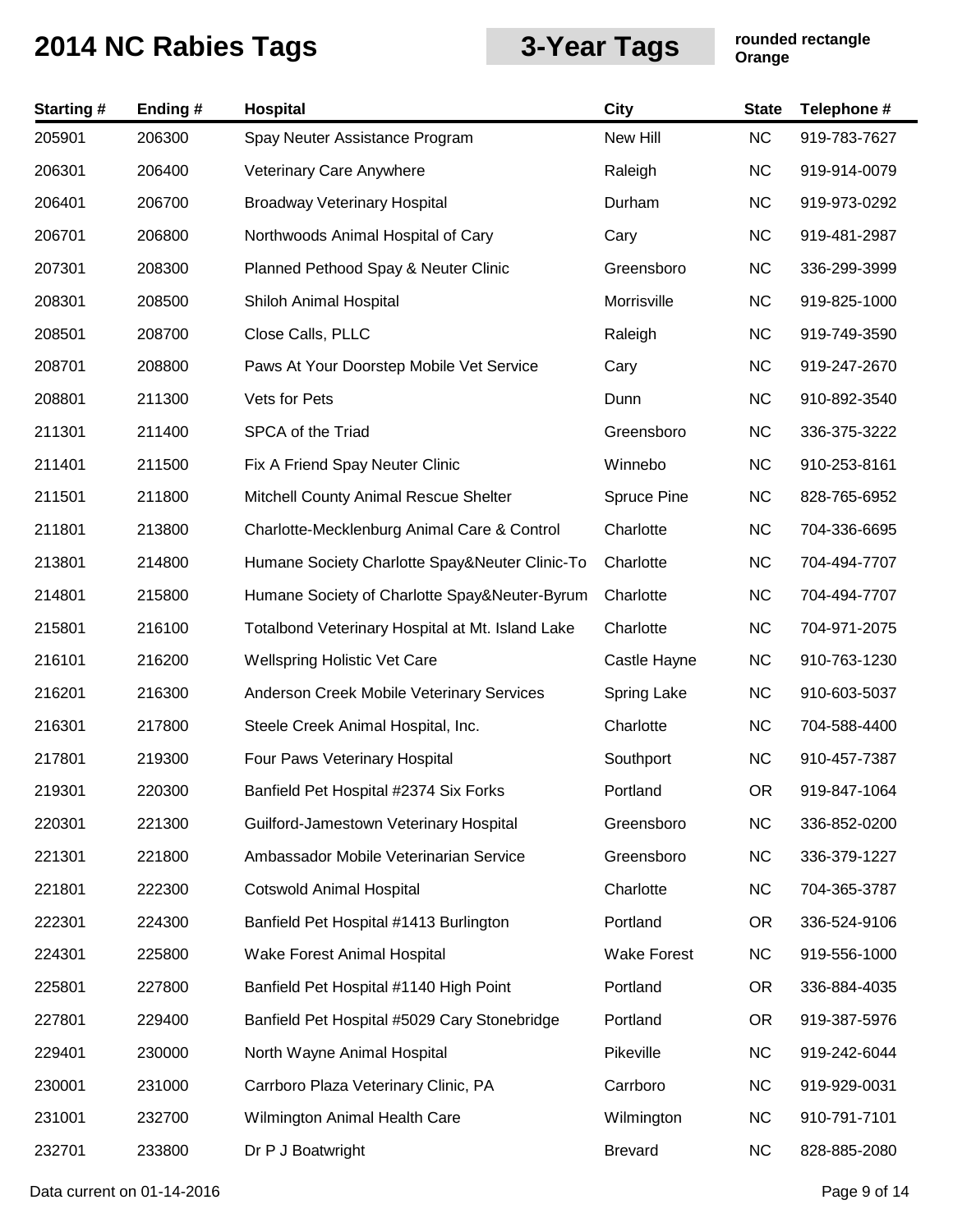| <b>Starting#</b> | Ending# | <b>Hospital</b>                                | <b>City</b>          | <b>State</b> | Telephone #  |
|------------------|---------|------------------------------------------------|----------------------|--------------|--------------|
| 233801           | 234000  | Downtown Mobile Vet Service-RELOCATED          | Raleigh              | <b>NC</b>    | 919-917-8312 |
| 234001           | 234200  | Animal Hospital of Whiteville                  | Whiteville           | <b>NC</b>    | 910-642-3221 |
| 234001           | 234900  | Banfield Pet Hospital #1392 Aberdeen           | Portland             | OR.          | 910-692-4931 |
| 234201           | 234300  | <b>Bullock Animal Clinic</b>                   | New Bern             | <b>NC</b>    | 252-637-6161 |
| 234301           | 234600  | Healthy Paws Animal Hospital @ Briar Creek     | <b>Wake Forest</b>   | <b>NC</b>    | 919-785-9410 |
| 234901           | 235000  | Brown Creek Equine Hospital                    | Polkton              | <b>NC</b>    | 704-272-7447 |
| 235001           | 235100  | Lewisville Mobile Holistic Veterinary Service  | Pfafftown            | <b>NC</b>    | 336-671-8577 |
| 235101           | 235200  | Animal Emergency Hospital & Urgent Care        | Raleigh              | <b>NC</b>    | 919-781-5145 |
| 235201           | 235300  | Veterinary Spec Hospital of the Carolinas      | Cary                 | <b>NC</b>    | 919-233-4911 |
| 235301           | 235400  | Uncommon Creatures Mobile Vet Service          | <b>Winston Salem</b> | <b>NC</b>    | 704-603-7520 |
| 235401           | 235600  | <b>Local Mobile Veterinary Practice</b>        | Durham               | <b>NC</b>    | 919-219-4919 |
| 235601           | 235700  | Large Animal Medicine and Surgery, P.A.        | Salisbury            | <b>NC</b>    | 704-637-0546 |
| 235701           | 235800  | <b>Healing Springs Animal Hospital</b>         | Galax                | VA           | 276-236-5103 |
| 235801           | 235900  | Unifour Mobile Vet Service                     | Lenior               | <b>NC</b>    | 828-750-4577 |
| 235901           | 236000  | Carolina Vetererinary Specialist Referral      | Greensboro           | <b>NC</b>    | 336-632-0605 |
| 236001           | 236400  | <b>CLOSED BRUNSWICK Cty-Companion Animal H</b> | Shallotte            | <b>NC</b>    | 910-754-7282 |
| 236401           | 236600  | <b>Oriental Pet Clinic</b>                     | Oriental             | <b>NC</b>    | 252-249-2775 |
| 236601           | 236900  | Western Wake Veterinary Service                | Apex                 | <b>NC</b>    | 919-362-1344 |
| 236901           | 237300  | Academy Veterinary Hospital-Durham, Inc.       | Durham               | <b>NC</b>    | 919-688-6628 |
| 237301           | 238100  | James Landing Veterinary Hospital              | Jamestown            | <b>NC</b>    | 336-852-9800 |
| 238101           | 238800  | Central Animal Hospital                        | Fayetteville         | <b>NC</b>    | 910-484-5104 |
| 238801           | 240300  | Bowman Animal Clinic, Inc.                     | Raleigh              | <b>NC</b>    | 919-847-6216 |
| 240301           | 241300  | Port City Animal Hospital                      | Wilmington           | NC           | 910-452-4093 |
| 241301           | 241500  | Heart and Hand Vet Hospital                    | Charlotte            | NC           | 704-573-2744 |
| 241501           | 241700  | <b>Quality Care Animal Hospital</b>            | Four Oaks            | NC           | 910-963-3044 |
| 241701           | 241800  | Frenzel's Mobile Vet Clinic                    | Mebane               | <b>NC</b>    | 336-694-6688 |
| 241801           | 243800  | Banfield Pet Hospital #600 S Durham            | Portland             | OR.          | 919-402-8801 |
| 243801           | 244800  | Banfield Pet Hospital #2347 Charlotte-IKEA     | Portland             | OR.          | 704-596-6224 |
| 244801           | 245100  | <b>Bridges Mobile Services</b>                 | Grover               | <b>NC</b>    | 704-937-3300 |
| 245101           | 245300  | Banfield Pet Hospital #2247 Sanford            | Portland             | OR.          | 919-774-6428 |
| 245301           | 245400  | Atlas Mobile Veterinary Service                | Pisgah Forest        | NC           | 828-702-7306 |
| 245401           | 245500  | Holmes Mobile Veterinary Service               | Valle Crucis         | <b>NC</b>    | 828-266-3959 |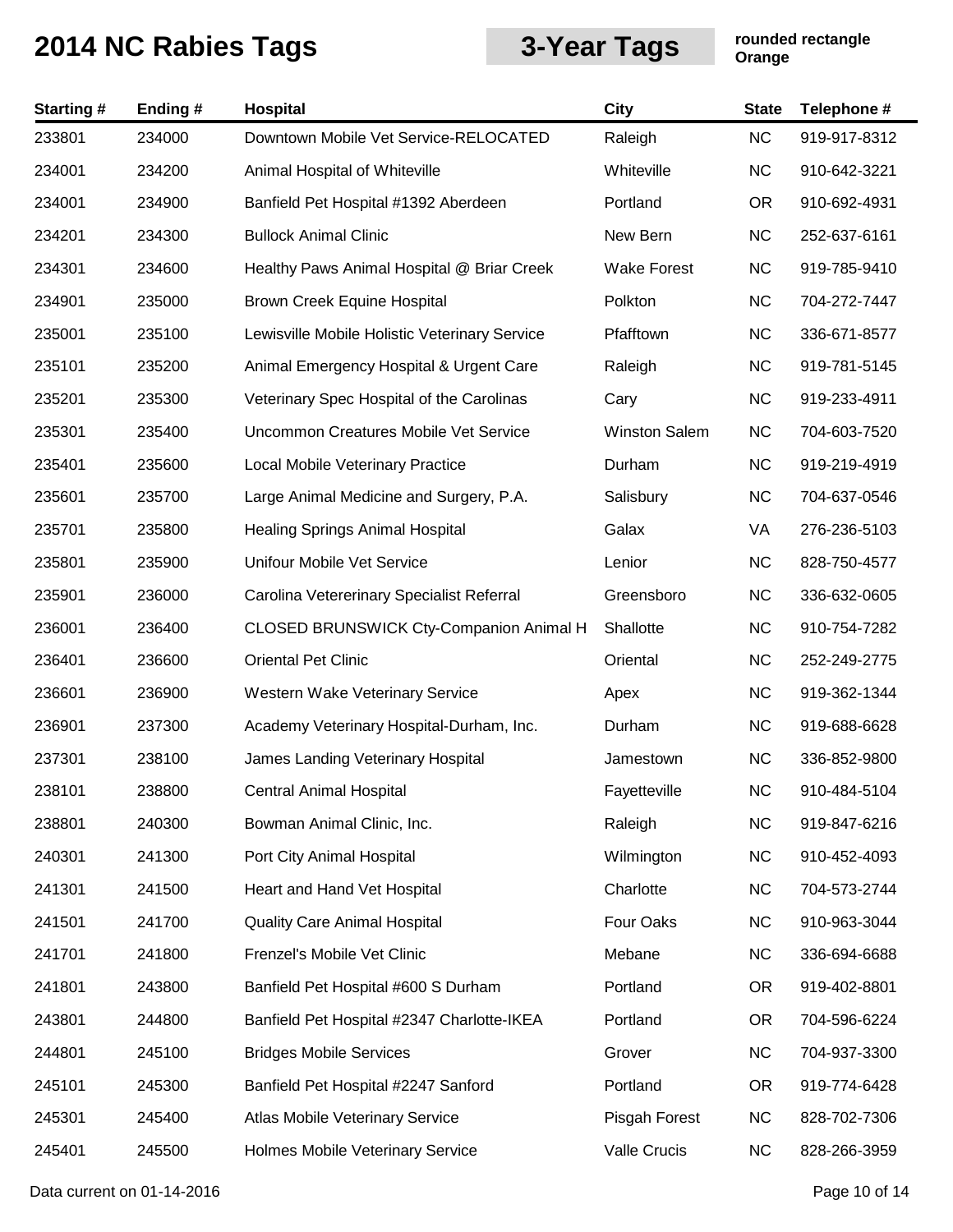| <b>Starting#</b> | Ending# | Hospital                                        | City                  | <b>State</b> | Telephone #  |
|------------------|---------|-------------------------------------------------|-----------------------|--------------|--------------|
| 245501           | 245600  | Lake Norman Equine Clinic/Twin Oaks Equine Cli  | Mt. Ulla              | <b>NC</b>    | 704-278-3939 |
| 245601           | 245700  | Pleasant Garden Veterinary Hospital             | Greensboro            | <b>NC</b>    | 336-676-8387 |
| 245701           | 246000  | Rocky Creek Veterinary Service, P.A.            | Olin                  | <b>NC</b>    | 704-546-2210 |
| 246101           | 246200  | <b>Rottweiler Hearts Rescue</b>                 | Apex                  | <b>NC</b>    | 919-282-6169 |
| 246201           | 246300  | Dr. Timothy Sloan                               | New Bern              | <b>NC</b>    | 252-617-9167 |
| 246301           | 246400  | Shaw Mobile Veterinary Practice                 | Sanford               | <b>NC</b>    | 919-775-5522 |
| 246401           | 246800  | Four Paws Animal Clinic, Inc.                   | Chapel Hill           | <b>NC</b>    | 919-942-1788 |
| 246801           | 247300  | Banfield Pet Hospital #2288 Statesville         | Portland              | <b>OR</b>    | 704-878-8849 |
| 247301           | 247400  | Dogwood Equine Clinic                           | <b>Southern Pines</b> | <b>NC</b>    | 910-245-2211 |
| 247401           | 247800  | Iron Will Mobile Veterinary Services            | <b>Chapel Hill</b>    | <b>NC</b>    | 336-263-8127 |
| 247801           | 248300  | Dr. Ralph Houser                                | Pittsboro             | <b>NC</b>    | 336-376-8134 |
| 248301           | 250400  | Banfield Pet Hospital #594 E. Millbrook-Raleigh | Portland              | <b>OR</b>    | 919-790-8337 |
| 250401           | 251100  | Harmony Animal Hospital                         | Apex                  | <b>NC</b>    | 919-303-3456 |
| 251101           | 251200  | Maple Veterinary Mobile Services                | Monroe                | <b>NC</b>    | 704-635-7788 |
| 251201           | 251300  | The Kindness Mobile Spay-Neuter Clinic          | Maysville             | <b>NC</b>    | 252-422-6770 |
| 251301           | 251800  | Banfield Pet Hospital #1509 Charlotte           | Portland              | <b>OR</b>    | 704-583-9440 |
| 251801           | 252800  | Banfield Pet Hospital #1510 Charlotte-Perimeter | Portland              | <b>OR</b>    | 704-599-2957 |
| 252801           | 253100  | <b>Cary Animal Control</b>                      | Cary                  | <b>NC</b>    | 919-319-4517 |
| 253101           | 253300  | Dr Ivey Smith Mobile Vet                        | Snow Hill             | <b>NC</b>    | 252-714-9581 |
| 253301           | 253400  | Carolina Pet Rescue                             | Durham                | <b>NC</b>    | 919-225-7331 |
| 253301           | 253800  | Forsyth County Animal Shelter                   | Winston Salem         | <b>NC</b>    | 336-703-2482 |
| 253401           | 253500  | Dr. Elizabeth Herring                           | Harrells              | <b>NC</b>    | 910-990-1631 |
| 253801           | 253900  | East West Mobile Vet Practice                   | Aberdeen              | <b>NC</b>    | 910-944-3540 |
| 253901           | 254000  | Dr. Keiya Scott                                 | Winston-Salem         | <b>NC</b>    | 336-575-5428 |
| 254001           | 254100  | <b>Foundation Equine</b>                        | Aberdeen              | <b>NC</b>    | 910-992-8225 |
| 254101           | 254800  | <b>Hickory Grove Animal Hospital</b>            | Charlotte             | <b>NC</b>    | 704-563-5858 |
| 254801           | 254900  | Pampered Pets Mobile Veterinary Services        | Wadesboro             | <b>NC</b>    | 704-465-2307 |
| 254901           | 255200  | Banfield Pet Hospital #1392 Aberdeen            | Portland              | <b>OR</b>    | 910-692-4931 |
| 255201           | 255500  | Animal Hospital of Mebane                       | Mebane                | <b>NC</b>    | 919-304-1600 |
| 255501           | 255600  | Triangle Veterinary Referral Hospital           | Durham                | <b>NC</b>    | 919-489-0615 |
| 255601           | 255700  | Banfield Pet Hospital #1508 Concord             | Portland              | <b>OR</b>    | 704-782-3921 |
| 255701           | 255800  | <b>Cabarrus Emergency Veterinary Clinic</b>     | Kannapolis            | <b>NC</b>    | 704-932-1182 |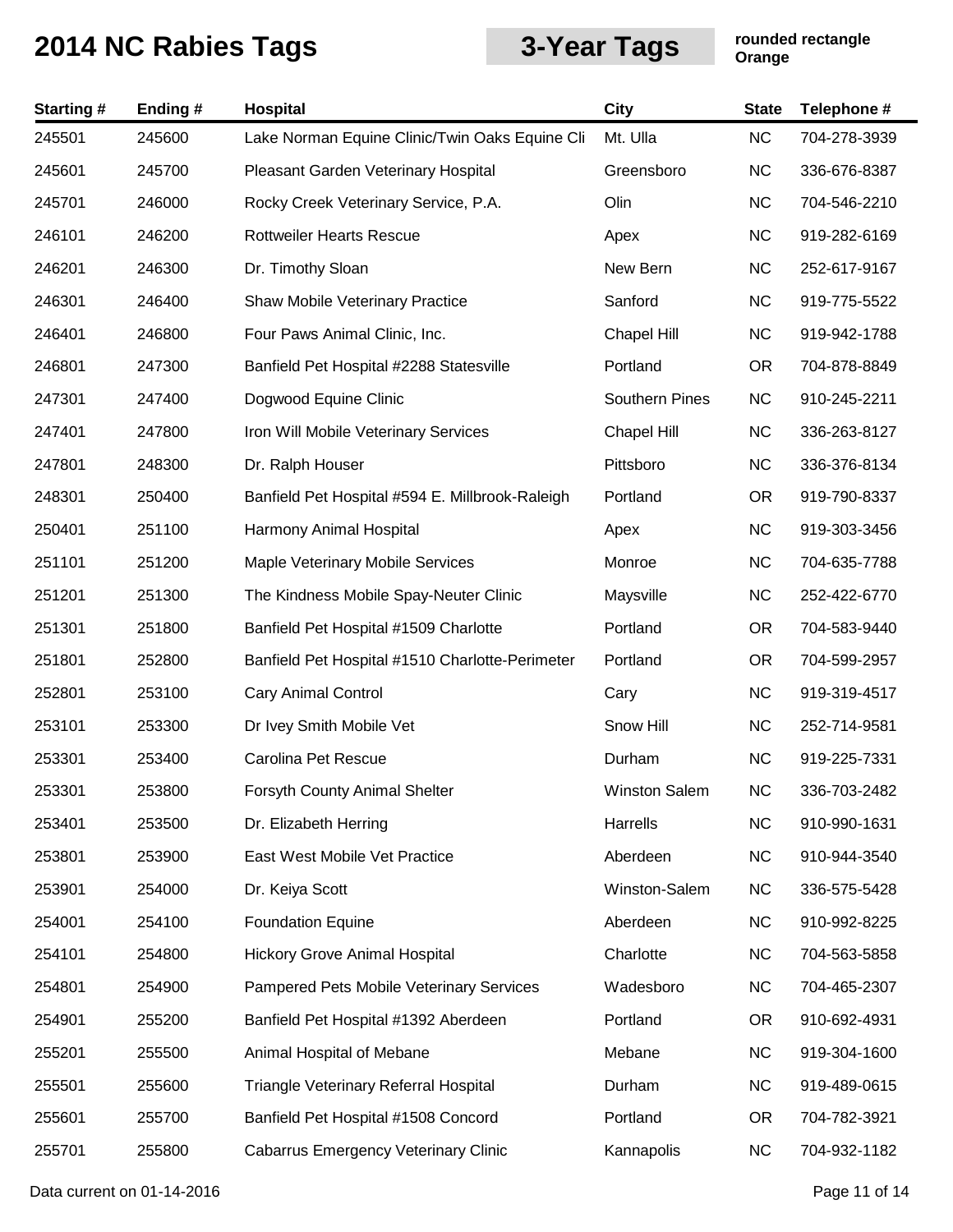| <b>Starting#</b> | Ending # | Hospital                                        | <b>City</b>           | <b>State</b> | Telephone #  |
|------------------|----------|-------------------------------------------------|-----------------------|--------------|--------------|
| 255801           | 256000   | 70 West Veterinary Hospital                     | Havelock              | <b>NC</b>    | 252-447-9525 |
| 256001           | 256200   | Banfield Pet Hospital #1508 Concord             | Portland              | <b>OR</b>    | 704-782-3921 |
| 256201           | 256300   | <b>Lincoln County Animal Services</b>           | Lincolnton            | <b>NC</b>    | 704-736-4125 |
| 256301           | 256800   | Banfield Pet Hospital #1509 Charlotte           | Portland              | <b>OR</b>    | 704-583-9440 |
| 256801           | 257000   | <b>Cherokee County Health Department</b>        | Murphy                | <b>NC</b>    | 828-837-7486 |
| 257001           | 257200   | Swain County Health Department                  | <b>Bryson City</b>    | <b>NC</b>    | 828-488-3198 |
| 257201           | 257600   | Banfield Pet Hospital #2247 Sanford             | Portland              | <b>OR</b>    | 919-774-6428 |
| 257601           | 257800   | Frenzel's Mobile Vet Clinic                     | Mebane                | <b>NC</b>    | 336-694-6688 |
| 257801           | 259800   | Pasquotank Animal Hospital                      | <b>Elizabeth City</b> | <b>NC</b>    | 252-264-3371 |
| 259801           | 260200   | <b>Carteret County Animal Control</b>           | Morehead City         | <b>NC</b>    | 252-728-8585 |
| 260201           | 260300   | Dr. Monty C. Freshwater                         | Mebane                | <b>NC</b>    | 919-649-0796 |
| 260301           | 260700   | Four Paws Animal Clinic, Inc.                   | Chapel Hill           | <b>NC</b>    | 919-942-1788 |
| 260701           | 260800   | Spay 2 Save Mobile Clinic                       | Morehead City         | <b>NC</b>    | 252-622-2373 |
| 260801           | 261100   | Banfield Pet Hospital #5034 Strickland          | Portland              | <b>OR</b>    | 919-870-4908 |
| 261101           | 261300   | Banfield Pet Hospital #2110 Wesley Chapel       | Portland              | <b>OR</b>    | 704-821-1415 |
| 261301           | 261800   | Banfield Pet Hospital #597 Garner               | Portland              | <b>OR</b>    | 919-661-1926 |
| 261801           | 261900   | <b>Highlands Pet Hospital</b>                   | Concord               | <b>NC</b>    | 704-464-4463 |
| 261901           | 262000   | Bear Creek Mobile Vet Service                   | Albermarle            | <b>NC</b>    | 704-986-0000 |
| 262001           | 262300   | Banfield Pet Hospital #1508 Concord             | Portland              | <b>OR</b>    | 704-782-3921 |
| 262301           | 262800   | Bahama Road Veterinary Hospital                 | Bahama                | <b>NC</b>    | 919-471-4103 |
| 262801           | 263300   | Banfield Pet Hospital #1510 Charlotte-Perimeter | Portland              | <b>OR</b>    | 704-599-2957 |
| 263301           | 264300   | Banfield Pet Hospital #2347 Charlotte-IKEA      | Portland              | <b>OR</b>    | 704-596-6224 |
| 264301           | 264800   | Banfield Pet Hospital #5042 Creedmoor           | Portland              | <b>OR</b>    | 919-847-3548 |
| 264801           | 264900   | <b>Bullock Animal Clinic</b>                    | New Bern              | <b>NC</b>    | 252-637-6161 |
| 264901           | 265600   | Long Animal Hospital                            | Charlotte             | <b>NC</b>    | 704-523-2996 |
| 265601           | 265800   | Spay Neuter Clinic of the Carolinas             | Charlotte             | <b>NC</b>    | 704-542-9997 |
| 265801           | 266100   | Banfield Pet Hospital #1392 Aberdeen            | Portland              | <b>OR</b>    | 910-692-4931 |
| 266101           | 266200   | Equine & Farm Animal Veterinary Service         | Kittrell              | <b>NC</b>    | 919-870-6961 |
| 266201           | 266300   | Phillips Animal Medical Hospital                | Gastonia              | <b>NC</b>    | 704-867-3514 |
| 266301           | 266500   | Moyock Animal Hospital                          | Moyock                | <b>NC</b>    | 252-435-2250 |
| 266501           | 266700   | St. Francis Animal Hospital                     | Durham                | <b>NC</b>    | 919-286-2727 |
| 266701           | 266800   | Port City Animal Hospital                       | Wilmington            | <b>NC</b>    | 910-452-4093 |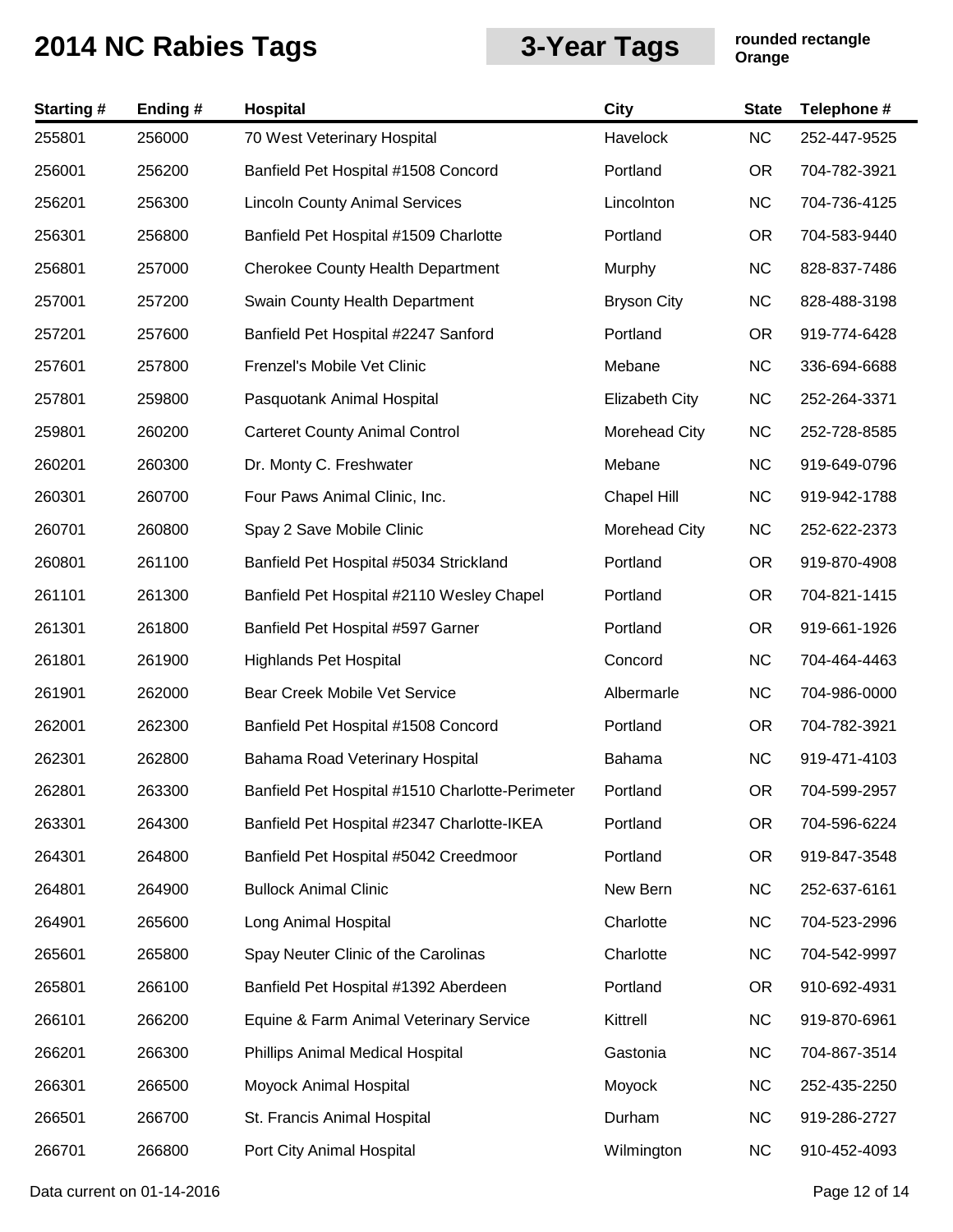| <b>Starting#</b> | Ending# | Hospital                                         | City                  | <b>State</b> | Telephone #  |
|------------------|---------|--------------------------------------------------|-----------------------|--------------|--------------|
| 266801           | 266900  | Creekside Mobile Veterinary Service              | Fuquay Varina         | <b>NC</b>    | 770-826-3200 |
| 266901           | 267100  | <b>Cotswold Animal Hospital</b>                  | Charlotte             | <b>NC</b>    | 704-365-3787 |
| 267101           | 267200  | <b>Clarksville Veterinary Clinic</b>             | Clarksville           | VA           | 434-374-0166 |
| 267201           | 267400  | Asheville Humane Society                         | Asheville             | <b>NC</b>    | 828-761-2001 |
| 267401           | 267500  | Whiskers and Paws Veterinary Wellness Clinic     | Concord               | <b>NC</b>    | 704-213-1403 |
| 267501           | 267600  | Banfield Pet Hospital #2213 at Ramsey            | Portland              | <b>OR</b>    | 910-884-1206 |
| 267601           | 267700  | Spay Neuter Assistance Program                   | New Hill              | <b>NC</b>    | 919-783-7627 |
| 267701           | 267800  | Carrboro Plaza Veterinary Clinic, PA             | Carrboro              | <b>NC</b>    | 919-929-0031 |
| 267801           | 268801  | Wake County Animal Care & Control                | Raleigh               | <b>NC</b>    | 919-212-7387 |
| 268801           | 269000  | Armadale Animal Hospital                         | Raleigh               | <b>NC</b>    | 919-847-1972 |
| 269001           | 269100  | <b>Carteret County Animal Control</b>            | <b>Morehead City</b>  | <b>NC</b>    | 252-728-8585 |
| 269101           | 269300  | Port City Animal Hospital                        | Wilmington            | <b>NC</b>    | 910-452-4093 |
| 269301           | 269800  | Wake Forest Animal Hospital                      | <b>Wake Forest</b>    | <b>NC</b>    | 919-556-1000 |
| 269801           | 270800  | <b>Bayleaf Veterinary Hospital</b>               | Raleigh               | <b>NC</b>    | 919-848-1926 |
| 270801           | 270100  | Dr. Ralph Houser                                 | Pittsboro             | <b>NC</b>    | 336-376-8134 |
| 271101           | 271300  | Banfield Pet Hospital #1436 Monroe               | Portland              | <b>OR</b>    | 704-238-8228 |
| 271301           | 271800  | <b>Rutherford Veterinary Hospital</b>            | Rutherfordton         | <b>NC</b>    | 828-286-9335 |
| 271801           | 272000  | Animal Hospital of Whiteville                    | Whiteville            | <b>NC</b>    | 910-642-3221 |
| 272001           | 272100  | Maple Veterinary Mobile Services                 | Monroe                | <b>NC</b>    | 704-635-7788 |
| 272101           | 272200  | Cedarwood Mobile Veterinary Service              | <b>Willow Springs</b> | <b>NC</b>    | 919-422-8561 |
| 272201           | 272300  | <b>Warrenton Animal Clinic</b>                   | Warrenton             | <b>NC</b>    | 252-257-0737 |
| 272301           | 272800  | <b>Guilford County Animal Services (Shelter)</b> | Greensboro            | <b>NC</b>    | 336-641-3400 |
| 272801           | 273100  | <b>Quality Care Animal Hospital</b>              | Four Oaks             | <b>NC</b>    | 910-963-3044 |
| 273101           | 273301  | Banfield Pet Hospital #1509 Charlotte            | Portland              | <b>OR</b>    | 704-583-9440 |
| 273401           | 273700  | <b>College Road Animal Hospital</b>              | Wilmington            | <b>NC</b>    | 910-395-6555 |
| 273701           | 273800  | <b>Bridges Mobile Services</b>                   | Grover                | <b>NC</b>    | 704-937-3300 |
| 273801           | 273900  | Dr. Lewis Dodds                                  | high Point            | <b>NC</b>    | 336-880-8893 |
| 273901           | 274000  | Raleigh Community Animal Hospital                | Raleigh               | <b>NC</b>    | 919-354-7375 |
| 274001           | 274100  | North Hills Animal Hospital & Resort             | Raleigh               | <b>NC</b>    | 919-307-4800 |
| 274101           | 274300  | Port City Animal Hospital                        | Wilmington            | <b>NC</b>    | 910-452-4093 |
| 274301           | 274800  | Banfield Pet Hospital #1170 White Oak            | Portland              | OR.          | 919-771-2344 |
| 274801           | 276800  | VIP Petcare-Paws Plus NC-C Charlotte             | Windsor               | CA           | 800-427-7973 |